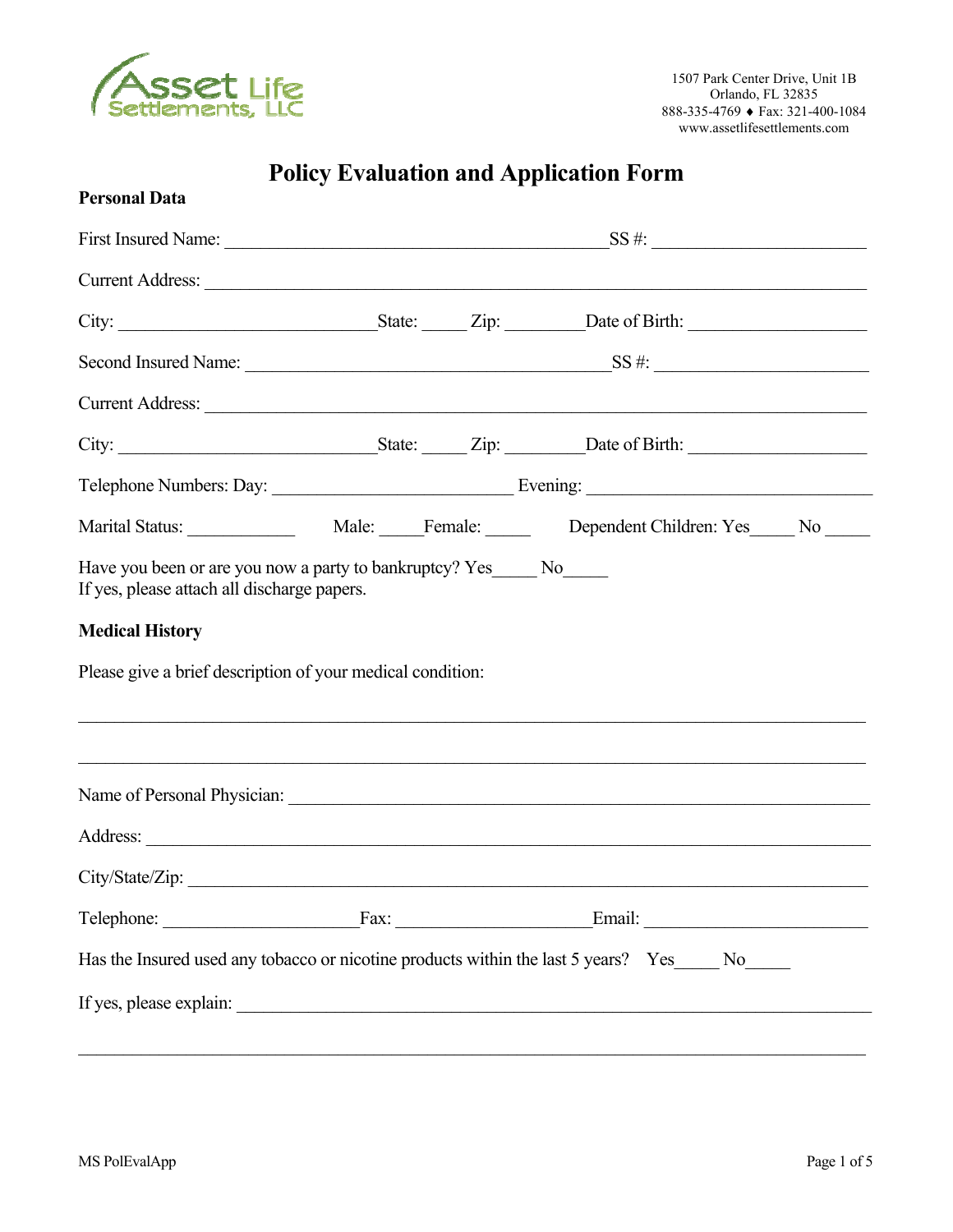| Name                                                                                                                  | Phone                                                                                               |
|-----------------------------------------------------------------------------------------------------------------------|-----------------------------------------------------------------------------------------------------|
|                                                                                                                       |                                                                                                     |
|                                                                                                                       |                                                                                                     |
| <b>Policy Owner Information</b>                                                                                       |                                                                                                     |
|                                                                                                                       | Policy Owner(s):                                                                                    |
|                                                                                                                       |                                                                                                     |
|                                                                                                                       | Current Address:                                                                                    |
|                                                                                                                       |                                                                                                     |
|                                                                                                                       |                                                                                                     |
|                                                                                                                       |                                                                                                     |
| Have you been or are you now a party to bankruptcy? Yes______ No______<br>If yes, please attach all discharge papers. |                                                                                                     |
| ***Please list any additional owners or Trustees on a separate sheet.                                                 |                                                                                                     |
| <b>Beneficiary Information</b>                                                                                        |                                                                                                     |
|                                                                                                                       |                                                                                                     |
| <b>Life Insurance Policy Information</b>                                                                              |                                                                                                     |
|                                                                                                                       |                                                                                                     |
|                                                                                                                       |                                                                                                     |
|                                                                                                                       |                                                                                                     |
|                                                                                                                       |                                                                                                     |
| Policy Owner Type: Circle one: A. Individual                                                                          | B. Trust<br>C. Corporation                                                                          |
|                                                                                                                       | Policy Type: Circle one: A. Term B. Whole Life C. Universal Life D. Survivorship E. VUL<br>F .Other |
| MS PolEvalApp                                                                                                         | Page 2 of 5                                                                                         |

## **Please list the names and phone numbers of any additional Physicians and/or Specialist**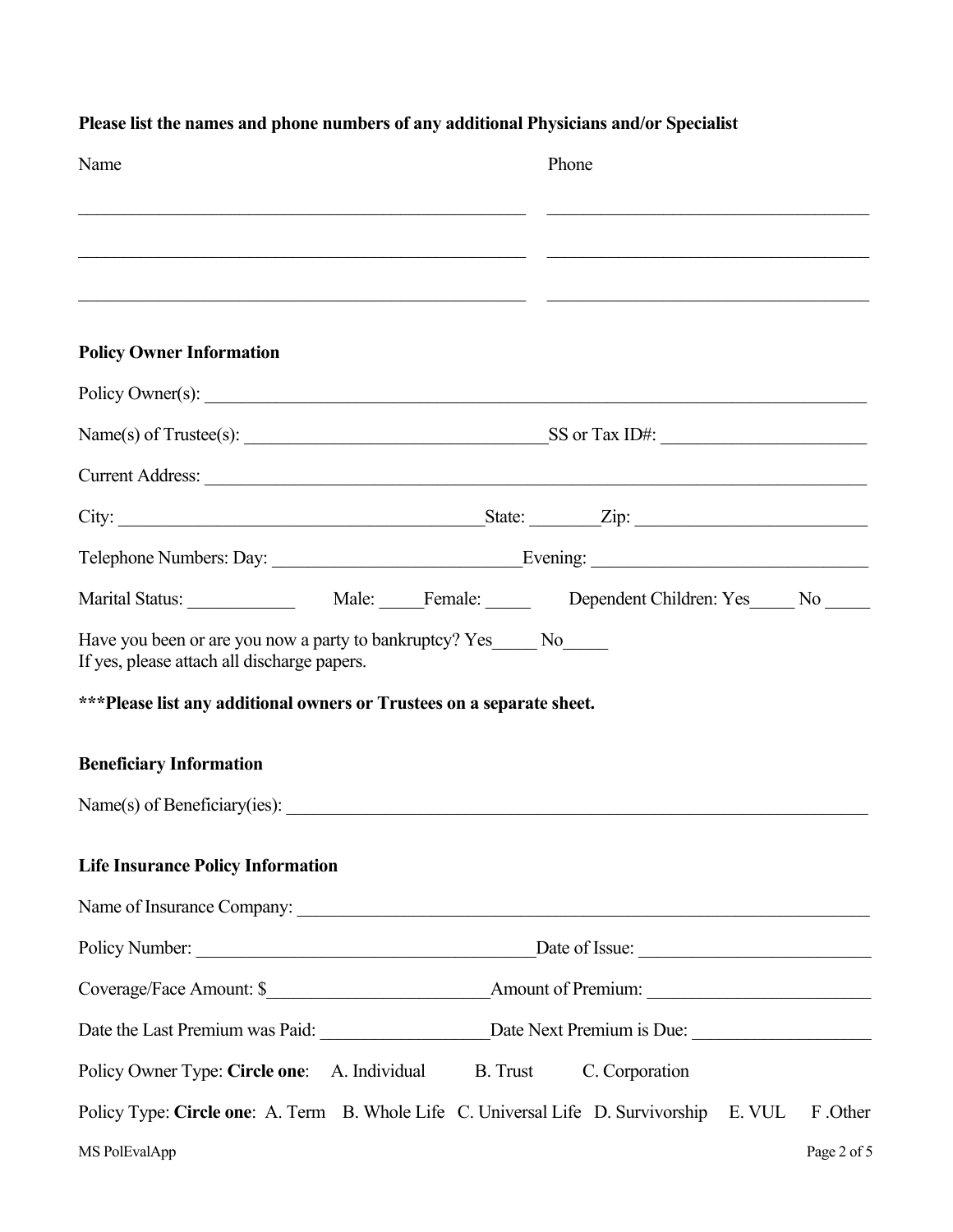Loans: \$\_\_\_\_\_\_\_\_\_\_\_\_\_\_\_\_\_\_\_\_\_\_\_\_\_\_\_\_\_\_\_\_Current Surrender Value: \$\_\_\_\_\_\_\_\_\_\_\_\_\_\_\_\_\_\_\_\_\_\_\_\_\_\_\_\_

Has this Policy ever lapsed? Yes\_\_\_\_\_ No \_\_\_\_\_

What is the Reason for the Sale of this Policy?

#### **Supplemental Life Insurance Policy Information:**

1. Has this Policy or any of its proceeds ever been used as security for a loan made to the original policy owner (or any affiliate of the original policy owner) for the purpose of paying all or part of the ongoing policy premium payments? Yes\_\_\_\_\_ No \_\_\_\_\_

2. If Seller purchased this Policy with financial assistance from a lender or investor ("Financier"), do any of the following apply to the financing?

(a) the original policy owner or the Insured received a financial inducement to finance the premiums: Yes No

(b) the Financier has a potential interest in the death benefit or possible proceeds from the sale of this Policy:  $Yes$  No  $\_\_\_\$ 

(c) the financing arrangement included a pre-arrangement to sell this Policy: Yes\_\_\_\_\_ No \_\_\_\_\_

If the answer to question 1 or any of the questions in 2 above is Yes, please provide details:

 $\_$  , and the contribution of the contribution of the contribution of the contribution of the contribution of  $\mathcal{L}_\text{max}$ 

3. Has there ever been an option or other arrangement of any kind to purchase, sell or transfer any of the following?

(a) the Policy: Yes No

(b) the beneficial interest in the Policy: Yes\_\_\_\_\_ No \_\_\_\_\_

(c) the entity owning the Policy: Yes\_\_\_\_\_ No \_\_\_\_\_

4. Please state the basis for the original policy owner's (if not the Seller) insurable interest in the life of the  $Insured(s):$ 

5. Does the Insured require substantial supervision due to concerns about his/her health and safety because of severe cognitive impairment or has the Insured been diagnosed or treated by a licensed member of the medical profession consulted by the applicant for any catastrophic, terminal, life-threatening or chronic illness, disease, or medical condition that will reasonably be expected to result in a life expectancy of twenty-four (24) months or less? Yes No If yes, please describe:

 $\mathcal{L}_\mathcal{L} = \{ \mathcal{L}_\mathcal{L} = \{ \mathcal{L}_\mathcal{L} = \{ \mathcal{L}_\mathcal{L} = \{ \mathcal{L}_\mathcal{L} = \{ \mathcal{L}_\mathcal{L} = \{ \mathcal{L}_\mathcal{L} = \{ \mathcal{L}_\mathcal{L} = \{ \mathcal{L}_\mathcal{L} = \{ \mathcal{L}_\mathcal{L} = \{ \mathcal{L}_\mathcal{L} = \{ \mathcal{L}_\mathcal{L} = \{ \mathcal{L}_\mathcal{L} = \{ \mathcal{L}_\mathcal{L} = \{ \mathcal{L}_\mathcal{$ 

 $\_$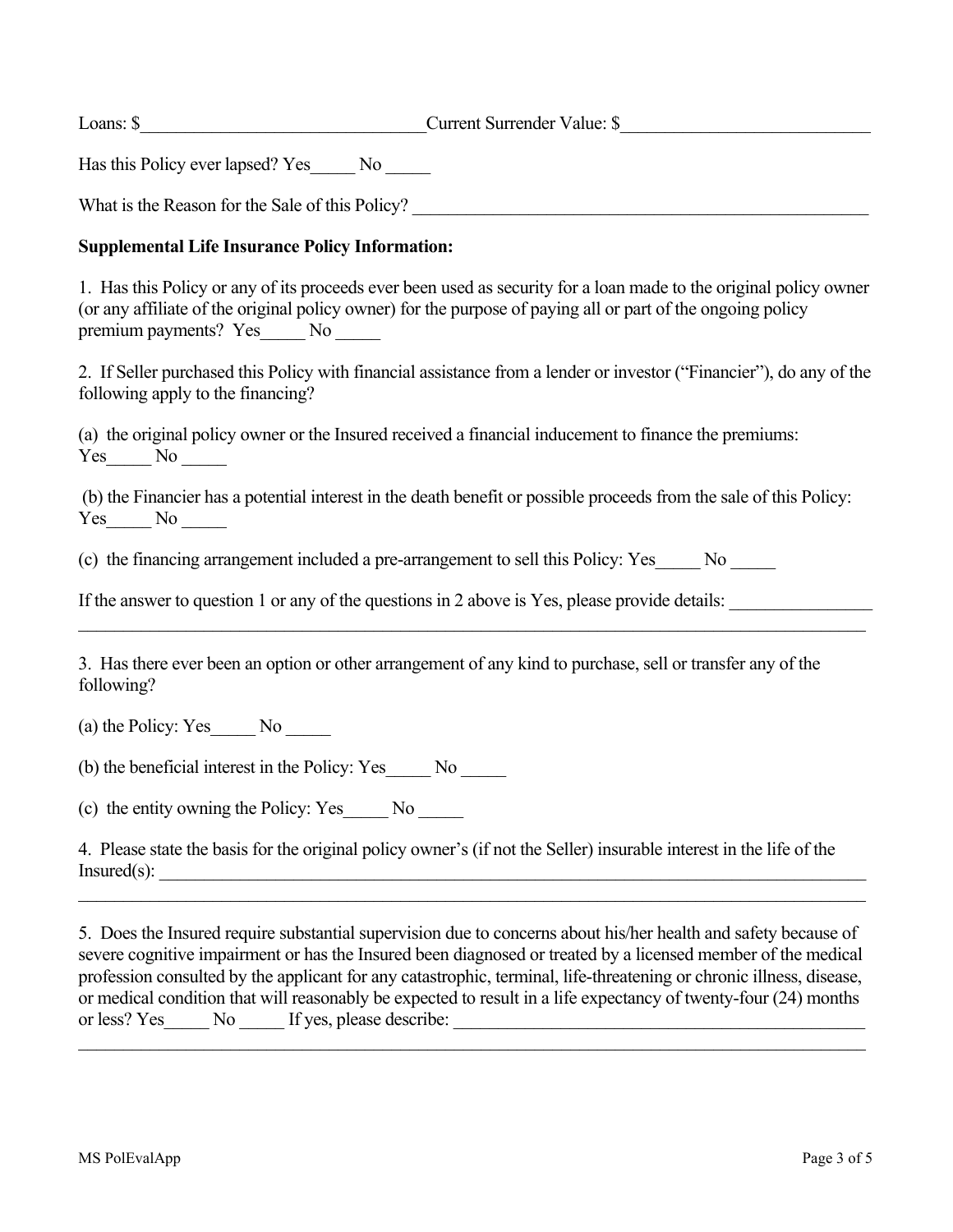6. Of the following daily living activities, **(Circle)** any activity listed below which the Insured can perform only with assistance from another person.

Eating Toileting Dressing

Mobility Bathing Continence

#### **Fraud Notice**

**"Any person who knowingly presents false information in an application for insurance or for a viatical settlement contract may be guilty of a crime and may be subject to fines and confinement in prison."** 

#### **Disclosure Notice and Advice to Policy Owner and Insured**

1. Some or all of the proceeds of your life settlement may be taxable under federal income tax and/or state franchise and income tax laws. You should consult a professional tax advisor.

2. The sale of your insurance policy may affect your right to receive Medicaid or other government benefits or entitlements. Advice on such effects should be obtained from the appropriate government agencies.

3. Asset Life Settlements, LLC will only process your life insurance policy through licensed Providers/Purchasing Companies to the extent required by applicable law.

4. There may be possible alternatives to selling your life insurance. This may include the option of an accelerated death benefit or policy loans offered by your life insurance company. You are advised to consult a financial advisor, certified public accountant, or an attorney regarding these potential alternatives.

5. The name, business address, and phone number of the entity that serves as independent third-party escrow agent that disburses your settlement proceeds is: [Furnished at your request]. You may, if you wish, inspect or receive a copy of the escrow agreement or documents for your settlement from the escrow agent.

6. Once you have received your proceeds from the sale of your life insurance policy, you will have fifteen (15) days from receipt of the viatical settlement proceeds, whichever is less, in which to rescind the transaction. If the insured dies during the rescission period, the settlement contract shall be deemed rescinded, subject to repayment of all settlement proceeds. Funds will be sent to you within (2) business days after the insurer or group administrator's acknowledgement that ownership of the policy or interest in the certificate has been transferred and the beneficiary has been designated.

7. Your entering into a contract may cause other rights or benefits, including conversion rights and waiver of premium benefits that may exist under the policy, to be forfeited by the viator. Assistance should be sought from a financial advisor.

8. Settlement proceeds could be subject to the claims of creditors.

9. The insured may be contacted by Asset Life Settlements, LLC or its authorized representative for the purpose of determining the insured's health status. This contact will be limited to no more frequently than once every (3) months if the insured has a life expectancy of more than one year, and no more than once per month if the insured has a life expectancy of one year or less.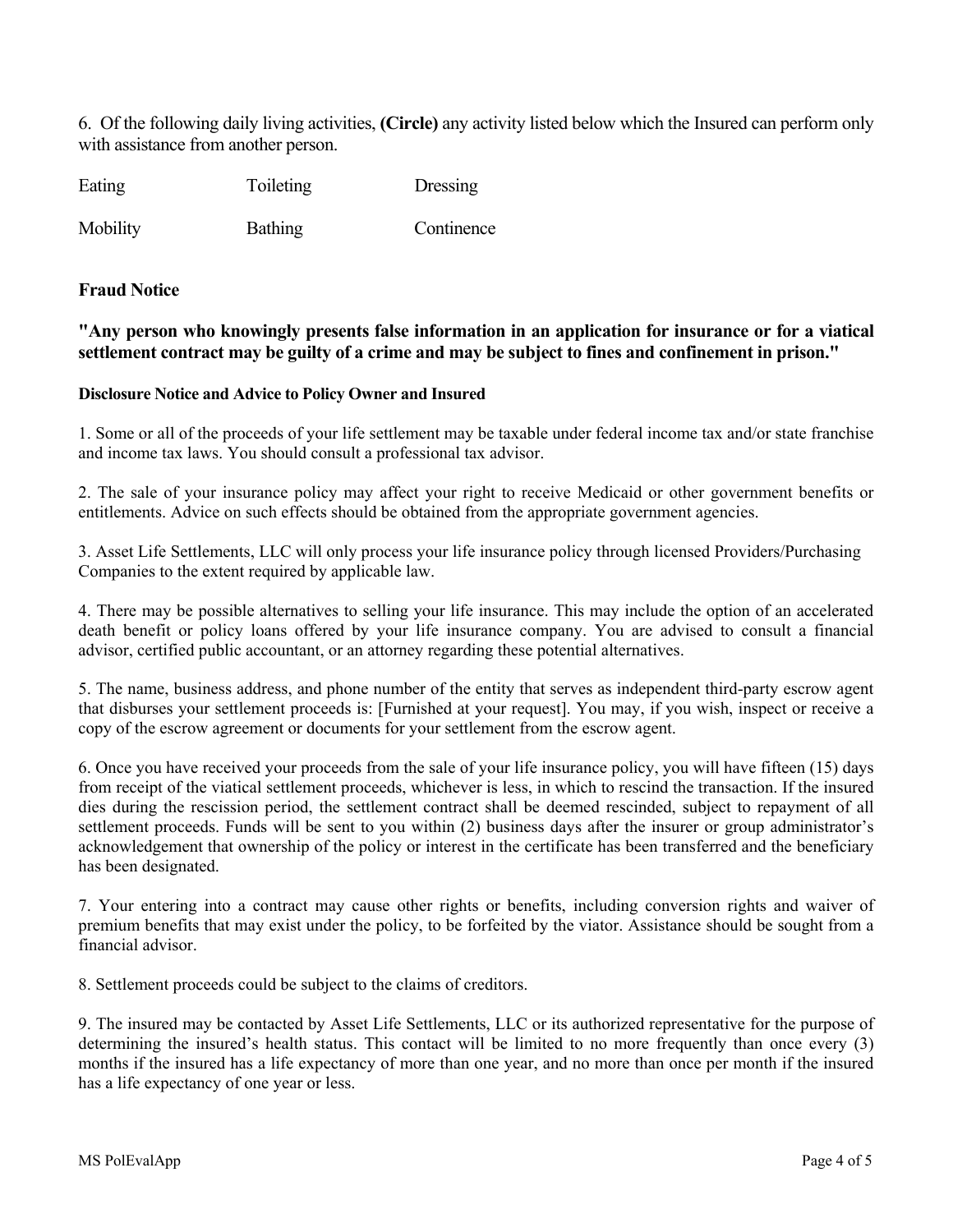10. All medical, financial, or personal information solicited or obtained by Asset Life Settlements, LLC about the insured/policy owner, including the insured/policy owner's identity or the identity of family members, a spouse, or significant other may be disclosed as necessary to effect the life/viatical settlement between you and the Provider. If the insured/policy owner is asked to provide this information, the insured/policy owner will be asked to consent to the disclosure. The information may be presented to someone who buys the policy or provides funds for the purchase. The insured/policy owner may be asked to renew his or her permission to share information every two years.

#### **Applicant's Acknowledgement of Receipt of a Brochure on Viatical/Life Settlements**

By my signature hereinafter affixed, I/we confirm and acknowledge that I/we acknowledge receipt of a brochure describing the process of viatical/life settlements.

#### **Signatures**

I/We understand that Asset Life Settlements, LLC, has a duty to find the most competitive offer available for my/our life insurance policy (ies). Therefore, I/we hereby grant to Asset Life Settlements, LLC, the exclusive right to broker my/our life insurance policy(ies) which may only be terminated upon thirty (30) days prior written notice. Prior to making the decision to sell the Policy, I/We have had the opportunity to discuss any questions about the transaction with other appropriate professionals such as my/our lawyer, accountant and tax advisor or have freely chosen not to do so.

I/We agree that all of the information provided in this application is material and represent and warrant that all of the information is true and correct to the best of my/our knowledge. I/We acknowledge that I/We have read and understand the contents of the DISCLOSURE NOTICE.

| Signature of Insured 1                                                               | Printed Name of Insured 1      | Date |
|--------------------------------------------------------------------------------------|--------------------------------|------|
| Signature of Insured 2                                                               | Printed Name of Insured 2      | Date |
| Signature Policy Owner–( <i>if other than insured</i> ) Printed Name of Policy Owner |                                | Date |
| Signature Policy Owner 2–( <i>if applicable</i> )                                    | Printed Name of Policy Owner 2 | Date |
| Signature of Witness                                                                 | Printed Name of Witness        | Date |
| Signature of Broker                                                                  | Printed Name of Broker         | Date |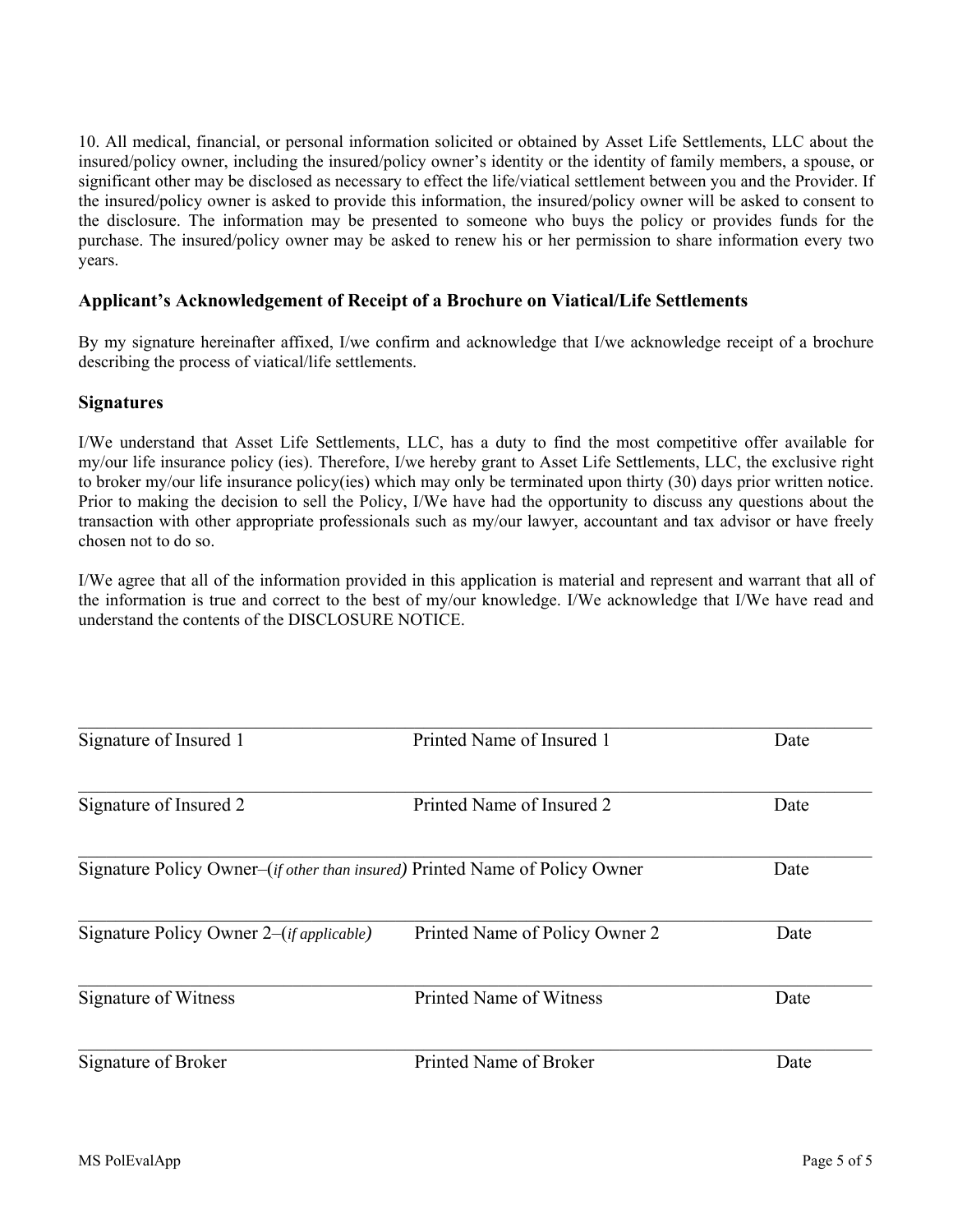

## **Authorization for Disclosure of Protected Health Information (HIPAA Compliant)**

I, the undersigned individual, authorize the disclosure of my protected health information ("PHI") as defined under the applicable privacy regulations promulgated pursuant to the Health Insurance Portability and Accountability Act of 1996 ("HIPAA") as follows:

1. Classes of Persons Authorized to Disclose My Protected Health Information: I authorize each doctor, hospital, nurse, pharmacy, physician, physician practice group, laboratory and any other type of health care provider (each, an "Authorized HCP") having any PHI about me to disclose any and all of my PHI as provided under this authorization. I acknowledge that all of my PHI in the possession or control of any authorized HCP is necessary for the purpose for which this authorization is given as described below. I authorize each Authorized HCP to rely upon a photostatic or facsimile copy or other reproduction of this authorization.

 2. Classes of persons authorized to Receive My Protected Health Information: I authorize each Authorized HCP to disclose my PHI under this authorization to (a) Asset Life Settlements, LLC, (b) any life settlement provider, (c) any person who may seek to purchase any life insurance policy insuring my life or other insurance product I own, (d) any financing entity of a life settlement provider, including, but not limited to, any of its underwriters, lenders, purchasers of securities and credit enhancers, (e) any life expectancy provider, (f) any life insurance company that has issued a life insurance policy insuring my life, and (g) any of the respective affiliates, agents, employees, representatives, advisors, successors and assigns of any of the persons or entities covered in the immediately foregoing clauses (a) through (f), inclusive (each, an "Authorized Recipient").

3. Description of Protected Health Information and Purpose of Disclosure: This authorization shall apply to any and all of my health and medical data, information and records, whether or not personally or individually identifiable or protected under any federal or state confidentiality or privacy laws or regulations, including information relating to psychiatric or neuropsychiatric conditions, AIDS/HIV and/or drug or alcohol abuse/treatment. The purpose of this authorization and all disclosures of my PHI made under this authorization are for purposes of allowing the Authorized Recipient (a) to analyze, assess, evaluate or underwrite my health or medical condition, or life expectancy, in connection with the possible sale of any life insurance policy, or certificate of life insurance, under which my life is insured to any Authorized Recipient and (b) to monitor, track or verify my health or medical status and condition in connection with any life insurance policy under which my life is insured, that any Authorized Recipient purchases.

4. Expiration of Authorization: This authorization shall remain valid until, and shall expire, two (2) years from the date hereof.

5. Right to Revoke Authorization: I acknowledge and understand that I may revoke this authorization any time with respect to any Authorized HCP by notifying such Authorized HCP in writing of my revocation of this authorization and delivering my revocation by mail or personal delivery at such address designated to me by such Authorized HCP; provided, that, any revocation of this authorization shall not apply to the extent that the Authorized HCP has taken action in reliance upon this authorization prior to receiving written notice of my revocation.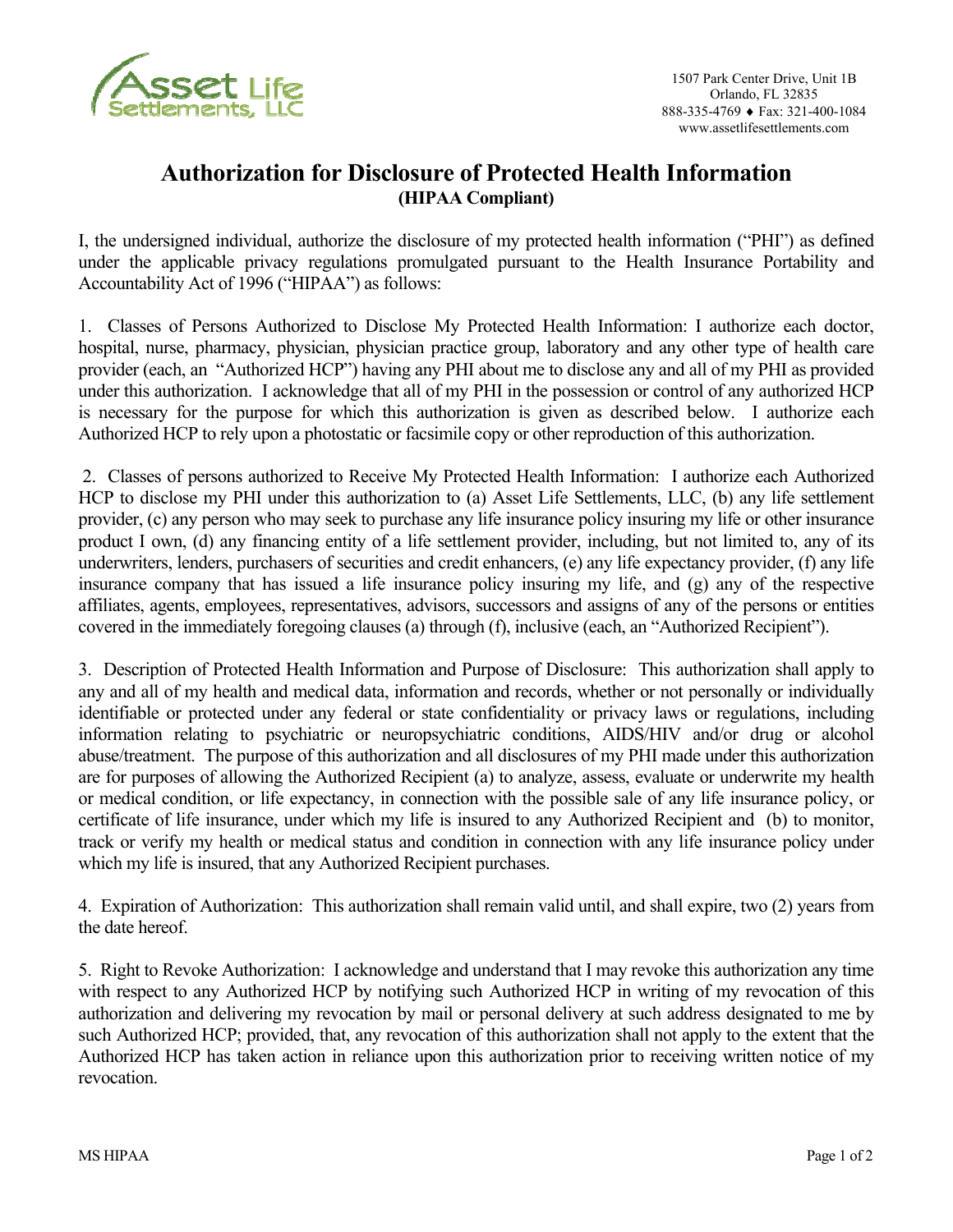6. Inability to Condition Treatment, Payment, Enrollment, or Eligibility for Benefits on Provision of Authorization: I understand that no authorized HCP or other covered entity may condition my treatment, payment, enrollment or eligibility for benefits on whether I sign this authorization.

I understand that this authorization is not a consent or an authorization requested by a health care provider, health care clearinghouse or health plan covered by the privacy regulations promulgated pursuant to the Health Insurance Portability and Accountability Act of 1996 (the HIPAA Privacy Regulations"). I further understand that, as a result of this authorization, there is the potential for my PHI that is disclosed by any Authorized HCP to an Authorized Recipient to be subject to redisclosure by the Authorized Recipient and my PHI that is disclosed to such Authorized Recipient may no longer be protected by the HIPAA Privacy Regulations.

I certify that I am executing and delivering this authorization freely and unilaterally as of the date written below and that all information contained in this authorization is true and correct. I further certify that this authorization is written in plain language and that I have retained a copy of this signed authorization for future reference.

INDIVIDUAL:

| Signature of Insured                                                                 | Printed Name of Insured        | Date |
|--------------------------------------------------------------------------------------|--------------------------------|------|
| Signature Policy Owner–( <i>if other than insured</i> ) Printed Name of Policy Owner | Date                           |      |
|                                                                                      |                                |      |
| Signature Policy Owner 2–( <i>if applicable</i> )                                    | Printed Name of Policy Owner 2 | Date |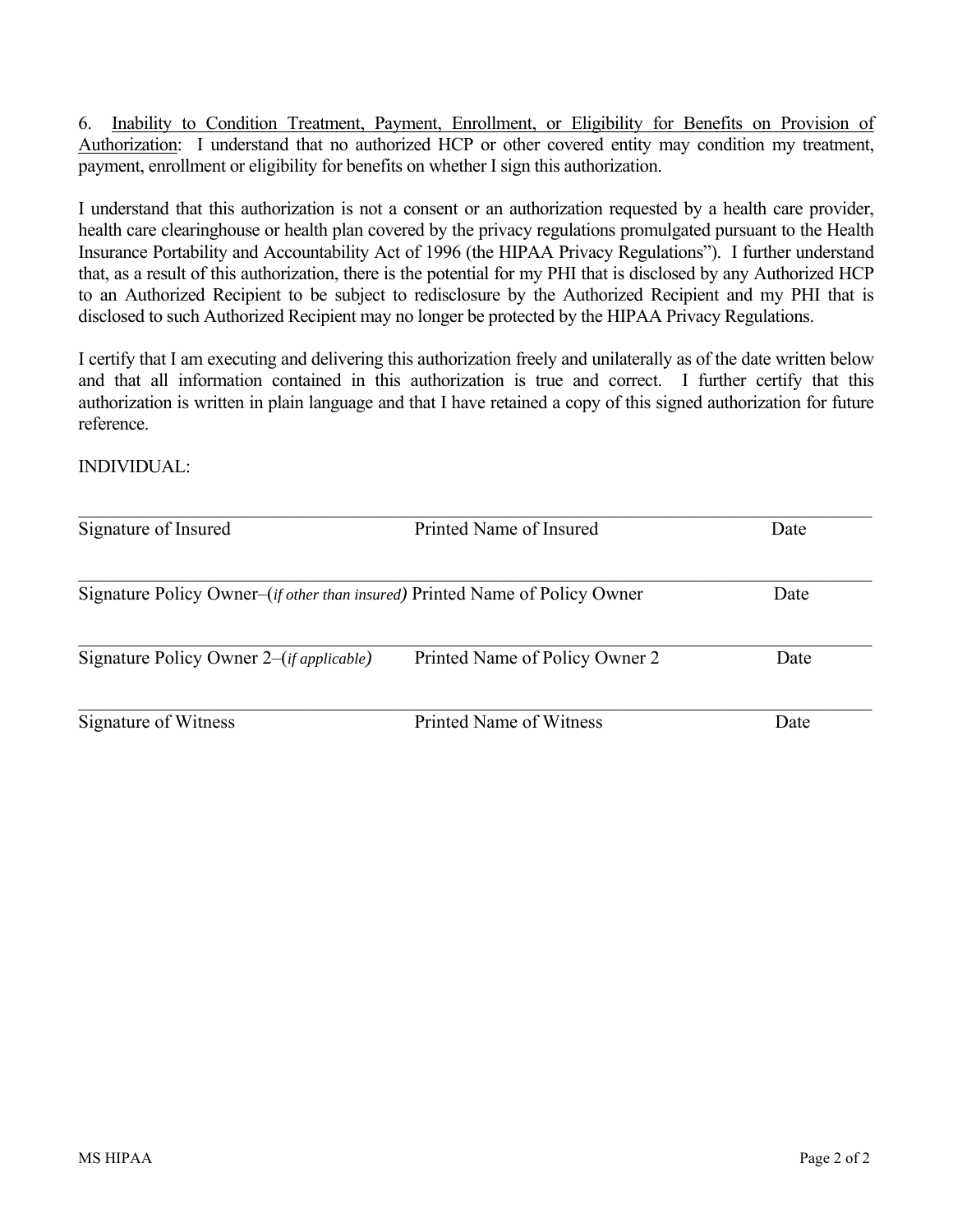

## **Authorization for Release of Policy Information**

I hereby request and authorize **I** hereby request and authorize **I** hereby request and authorize Company), the issuer of life insurance policy number owned by  $(Insert Name of Policy Owner)$ , and insuring the life of  $\Box$  (Insert Name of Insured), to release to Asset Life Settlements, LLC, and/or its agents, successors, assignees, and affiliates, and their authorized representatives, any and all information concerning the above policy (including any conversions thereof or replacements therefore). This includes, but is not limited to, a complete copy of all policies and policy forms, master policies and certificates for any group policies, all applications, policy illustrations, verification of coverage forms, annual or periodic statements, premium information, change of ownership forms, change of beneficiary forms, and collateral and/or absolute assignment forms, as well as all other information reflecting ownership and benefits payable under the policy, liens and assignments, premium waivers, and all provisions of the policy related to the foregoing.

This Authorization shall be effective and remain valid for twenty-four (24) months from the date of signature entered below. However, if any governing law or regulation limits this authorization to a shorter period of time, then this Release shall remain in force for the maximum period of time allowed by law.

I agree that any copy or facsimile of this Authorization shall be as valid as the original.

This Authorization may be signed in counterparts if required to complete execution. This Authorization is effective as to each Insured and each Policy Owner immediately upon witnessing of such individual's signature, and is not conditioned upon signature by other insureds or Policy Owners. It shall be sufficient that the signature on behalf of each party appear on one or more such counterparts. However, witnesses must sign the same sheet at the same time as signature of the person whose signature is being witnessed.

### EXECUTED BY THE POLICY OWNER AS FOLLOWS:

| Signature Policy Owner   | Printed Name of Policy Owner   | Date |  |
|--------------------------|--------------------------------|------|--|
| Signature of Witness     | Printed Name of Witness        | Date |  |
| Signature Policy Owner 2 | Printed Name of Policy Owner 2 | Date |  |
| Signature of Witness     | Printed Name of Witness        | Date |  |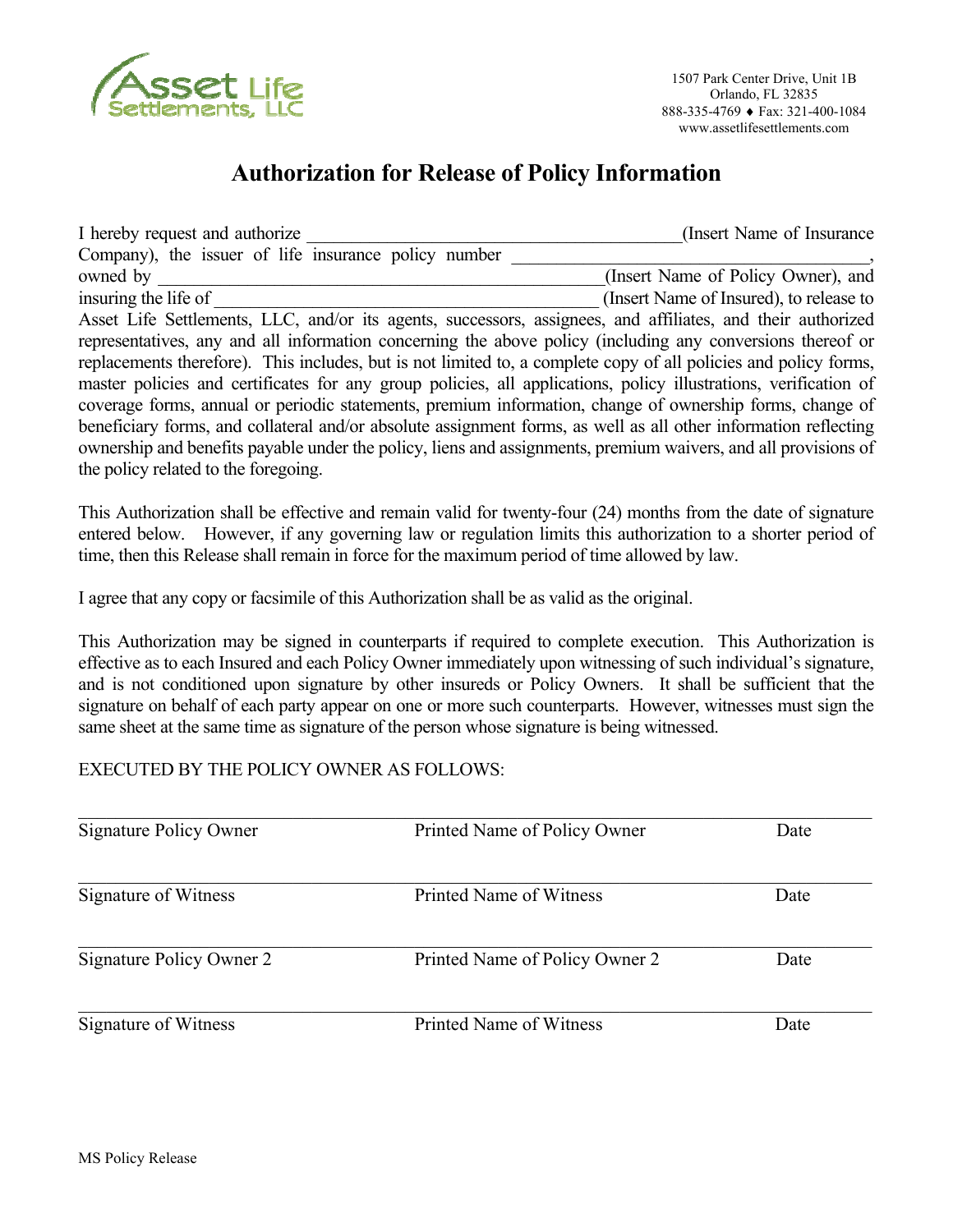## **APPENDIX A**

### **Selling Your Life Insurance Policy**

Today it is possible for you to sell your life insurance policy to someone else (a viatical settlement provider) for an immediate cash payment. This financial arrangement, known as a viatical settlement, is best suited for people who are living with an immediate life-threatening illness and facing tough financial choices. A viatical settlement may also be beneficial for individuals who do not have a terminal or chronic illness, but wish to sell the policy for other reasons including, changed needs of dependents, wanting to reduce premiums, and cash for meeting expenses.

It may not always be in your best interest to sell your life insurance policy. Before you take action, you want to be sure you understand:

What future benefits you may lose What other options may be available

Selling your life insurance policy is a complex financial arrangement. This guide will help you make an informed decision.

We recommend that you:

Evaluate your needs Check all your options Understand how the process works Know your rights Check with the Mississippi Insurance Department.

#### Step 1, Evaluate your needs

Before you sell your policy and give up valuable insurance protection, think about whether your need for life insurance has changed since you bought the policy. If it hasn't, selling your policy may not be the right choice. If you sell your policy now, your beneficiaries will not be paid a benefit at your death.

If you sell your policy now, remember premiums go up a lot as you grow older. You may not want to pay the higher cost to replace your coverage later.

#### Step 2, Check all of your options

You may be able to get the cash you need now without selling your policy.

#### **Policy Cash Values**

Contact your current life insurance agent or company to see if you have any cash value in your policy. Ask if you can: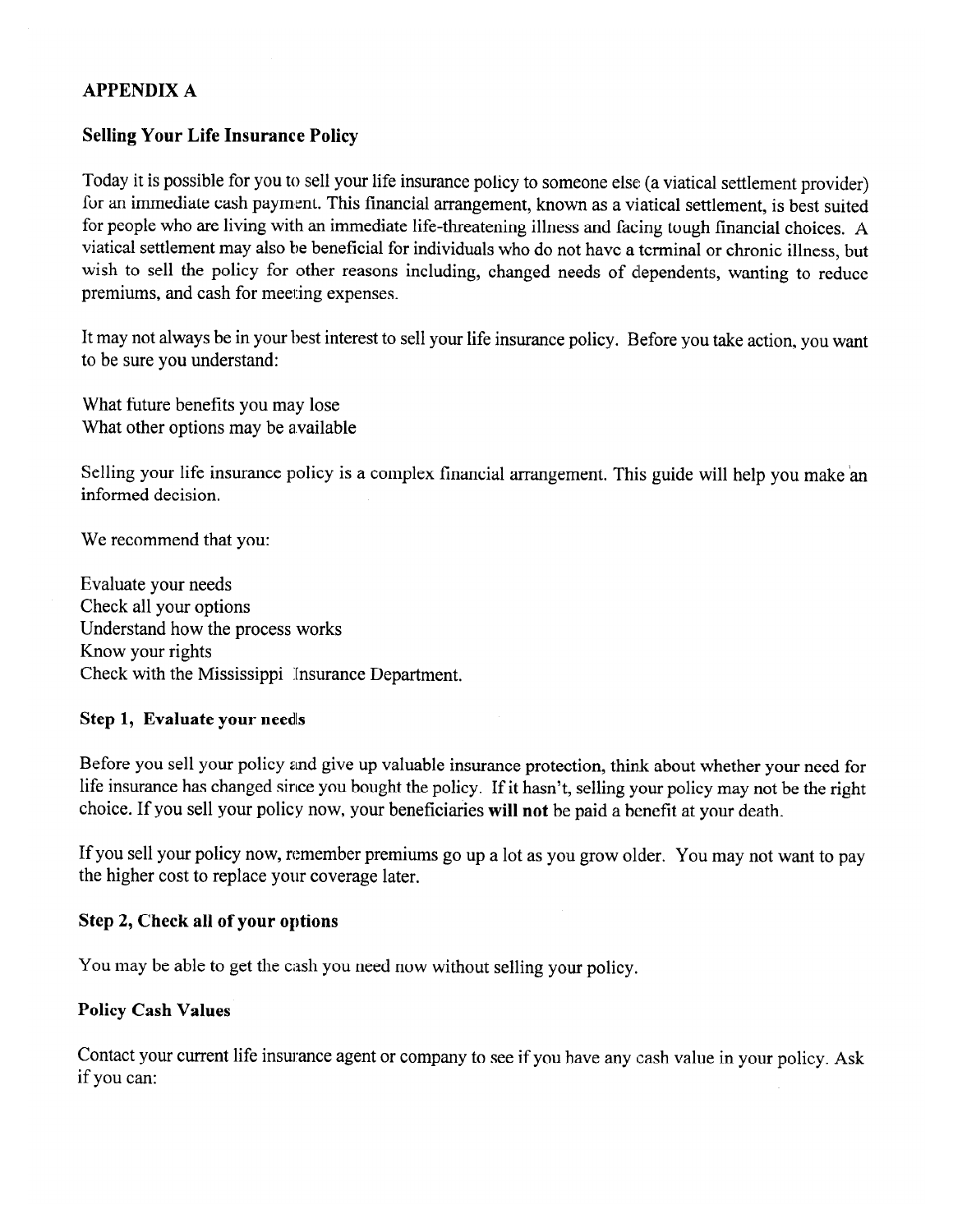borrow from the cash value and still keep the insurance in force, cancel the policy for its current cash value. use the cash value as collateral to get a loan from a financial institution.

Your insurance company must tell you about your options if you ask.

## **Accelerated Death Benefits**

Find out if your policy has an "accelerated death benefit." It may be your best option.

Many life insurance policies do have an accelerated death benefit. With that benefit, policyholders who are terminally ill, affected with certain diseases or permanently confined in a nursing home can access 50% or more of a policy's death benefit while still living. An accelerated death benefit could pay you a large part of your policy's death benefit and you could keep your policy.

A very important feature of the accelerated benefit is that when the policyholder dies, the beneficiaries get the remaining death benefit. This means that eventually 100% of the policy benefits will be paid out either to the insured or the beneficiary.

### Other considerations

Think about what it will mean if you do sell your policy. Check out the tax implications. Not all proceeds from a viatical settlement are tax-free.

Find out if creditors could claim any of the money you would get from a viatical settlement.

Find out if you will lose any public assistance benefits such as Medicaid or other government benefits if you accept a cash settlement for your life policy.

## **Comparison Shop**

To learn the market value of your policy, it's a good idea to contact three to five viatical settlement providers. Or you could use a viatical settlement broker who would contact several viatical settlement providers for you. Your financial advisor can help you decide whether to work with a viatical settlement provider or through a viatical settlement broker.

## **Summary**

Everyone's financial situation is different. A viatical settlement may or may not be the best approach for you. Check it out for yourself. We recommend that you ask an advisor who is qualified to review your finances to help you review your options.

## Step 3, How the process works

If you decide to sell your life insurance policy to a viatical settlement provider, you will enter into a viatical settlement agreement with the provider. You, the seller, agree to accept a cash payment for your policy.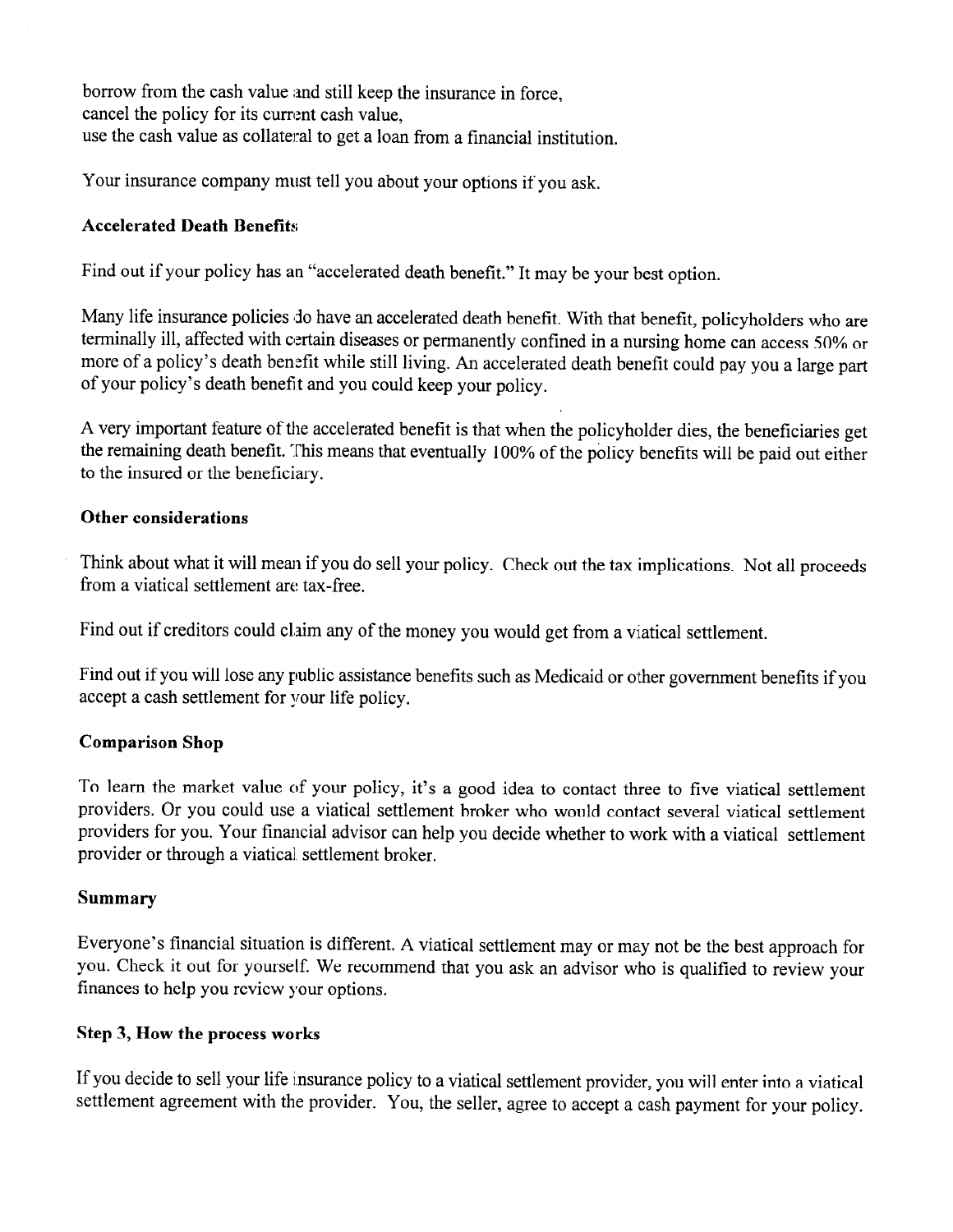The amount will be less than the face amount the policy would pay upon your death. (For example, you might agree to accept a \$75,000 cash payment for a \$100,000 policy.)

The viatical settlement provider buying your policy:

becomes the new owner of your policy, names the beneficiary, collects the full death benefit when you die, begins paying premiums on the policy, and may sell your policy again.

There are four basic phases required to complete a viatical transaction.

## Phase 1— Qualifying to sell your policy (underwriting)

The viatical settlement provider will need information about you before making an offer. Usually it will take some preliminary information from you over the phone and send you this paperwork to sign:

a medical release form so the viatical settlement provider can get and review your medical records an authorization form to contact your insurance company to confirm benefit, premium, and ownership of your policy.

To avoid delays, it's important that you give complete and accurate information about your medical history.

If you apply with more than one viatical settlement provider, each will contact your doctor for medical records and your insurance company for policy information.

## Phase 2-Calculating the offer

The viatical settlement provider uses the information it gets in the underwriting phase to make an offer. To develop an offer, a viatical settlement provider takes into account various factors including:

- Estimated life expectancy and medical condition of the insured. Generally, the shorter the life expectancy of the insured, the more the viatical settlement provider will offer for the policy.
- $\blacksquare$ The amount of life insurance coverage.
- Loans or advances, if any, previously taken against the policy.  $\blacksquare$
- Amount of premiums necessary to keep the life insurance policy in force.  $\blacksquare$
- The rating of the issuing insurance company.  $\blacksquare$
- $\blacksquare$  Prevailing interest rates.
- The minimum payment required by Mississippi Insurance Regulation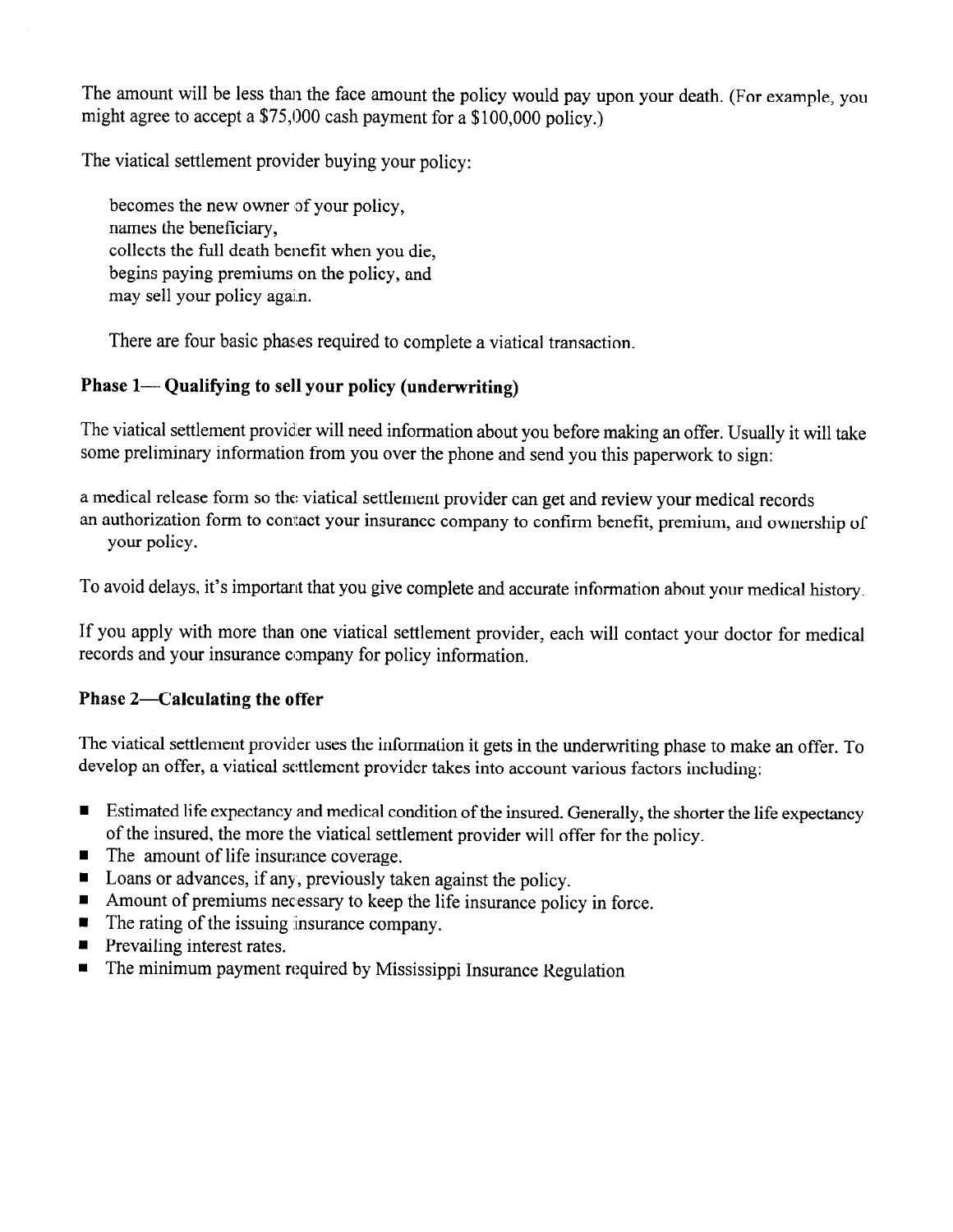## Phase 3—Closing the agreement

If you accept an offer, a closing package is forwarded to you, the seller, for approval and signature. Closing documents typically include an offer letter, a viatical settlement contract, and the forms the insurance company needs to transfer ownership of the policy to the viatical settlement provider.

The closing documents are then returned to the viatical settlement provider for its signature.

The viatical settlement provider will put the cash payment owed to you in escrow, if required, and send the signed insurance change forms to the insurance company to record the change.

## **Phase 4—Receiving the Payment:**

Once the insurance company notifies the viatical settlement provider that the changes on the life insurance policy have been recorded, the payment is released to you, the seller, within two business days.

In Mississippi, you may have the right to change your mind about the settlement AFTER you receive the money, provided you return all the money. Miss. Code Ann. § 83-7-217(3) allows 15 days to review your settlement arrangement.

## **Step 4, Know your rights**

### **State laws**

Mississippi provides you with important consumer protections. You'll want to contact the Mississippi Insurance Department if you have any questions about the following consumer protections Mississipi requires:

- A viatical settlement broker or viatical settlement provider arranging viatical settlements must be licensed with the Mississippi Insurance Department.
- The viatical settlement provider buying your policy must keep your identity and medical history confidential unless you give written consent to tell others.
- To protect your proceeds, the viatical settlement provider buying your policy must put your money into an escrow account with an independent party during the transfer process.
- You have the right to change your mind about the settlement AFTER you receive the money, provided you return all the money. You have 15 days to review your settlement arrangement.
- The new owners of your policy are limited in how often they may contact you about your health status.

### **Federal tax laws**

Two groups of people may receive benefits from a viatical settlement without owing federal income tax:

persons who have been diagnosed with a terminal illness and with a life expectancy of 24 months or less and

certain chronically ill individuals.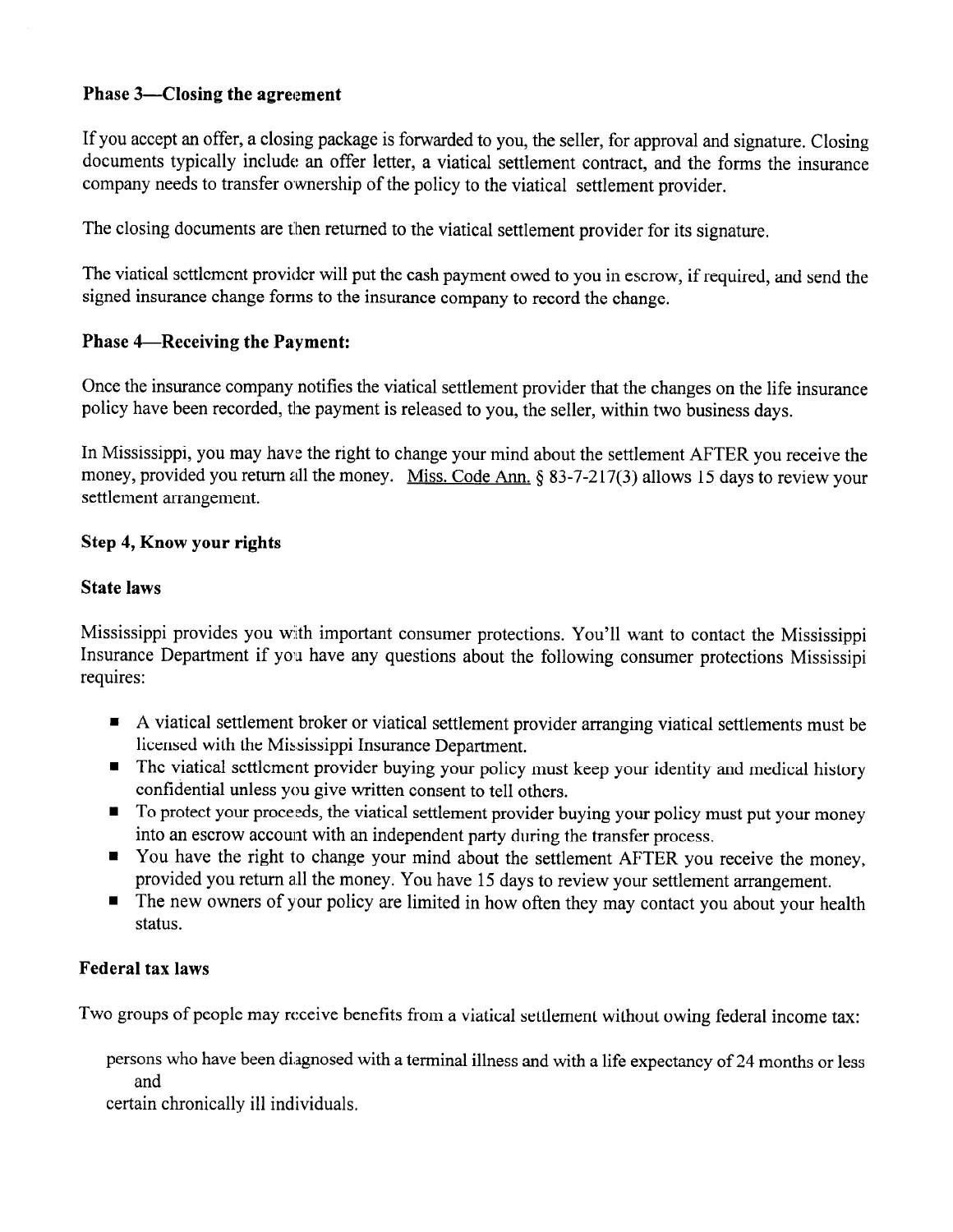If you qualify for this federal tax-free treatment, you also must use a viatical settlement provider that is licensed in the state where you live, or, in states where licensing is not required, that complies with the standards of the National Association of Insurance Commissioners' Viatical Settlements Model Act.

Remember that, as when interpreting any tax laws, it's always best to check with your own financial advisor.

#### **Avoiding Consumer Fraud**

If you have been contacted by someone who wants you to buy a policy and then sell it immediately, you should contact your the Mississippi Insurance Department. You may be a target for fraud.

If you are asked to buy a life insurance policy for the sole purpose of selling it, you may be participating in fraud.

If you are asked to invest in a viatical settlement, we recommend you contact the Mississippi Secretary of State's Office to learn more about the issues and risks that might be involved in such an investment.

#### Step 5, Check with your state insurance regulator

#### **State licensing**

For a complete list of authorized viatical settlement providers, brokers, and their representatives, call the Mississippi Department of Insurance.

#### **Seller Checklist**

Before you sell your policy be sure you know the answers to these questions.

#### **Evaluating your needs**

Do you still need life insurance?

Do you have dependents who might rely on your life insurance benefits should anything happen to you? If you don't need life insurance protection now, what are the chances you'll need it in the future?

### **Current policy benefits**

Can you borrow from the cash value? Can you cancel the policy for its current cash value? Can you use the cash value as collateral to get a loan from a financial institution? Do you have an accelerated death benefit feature?